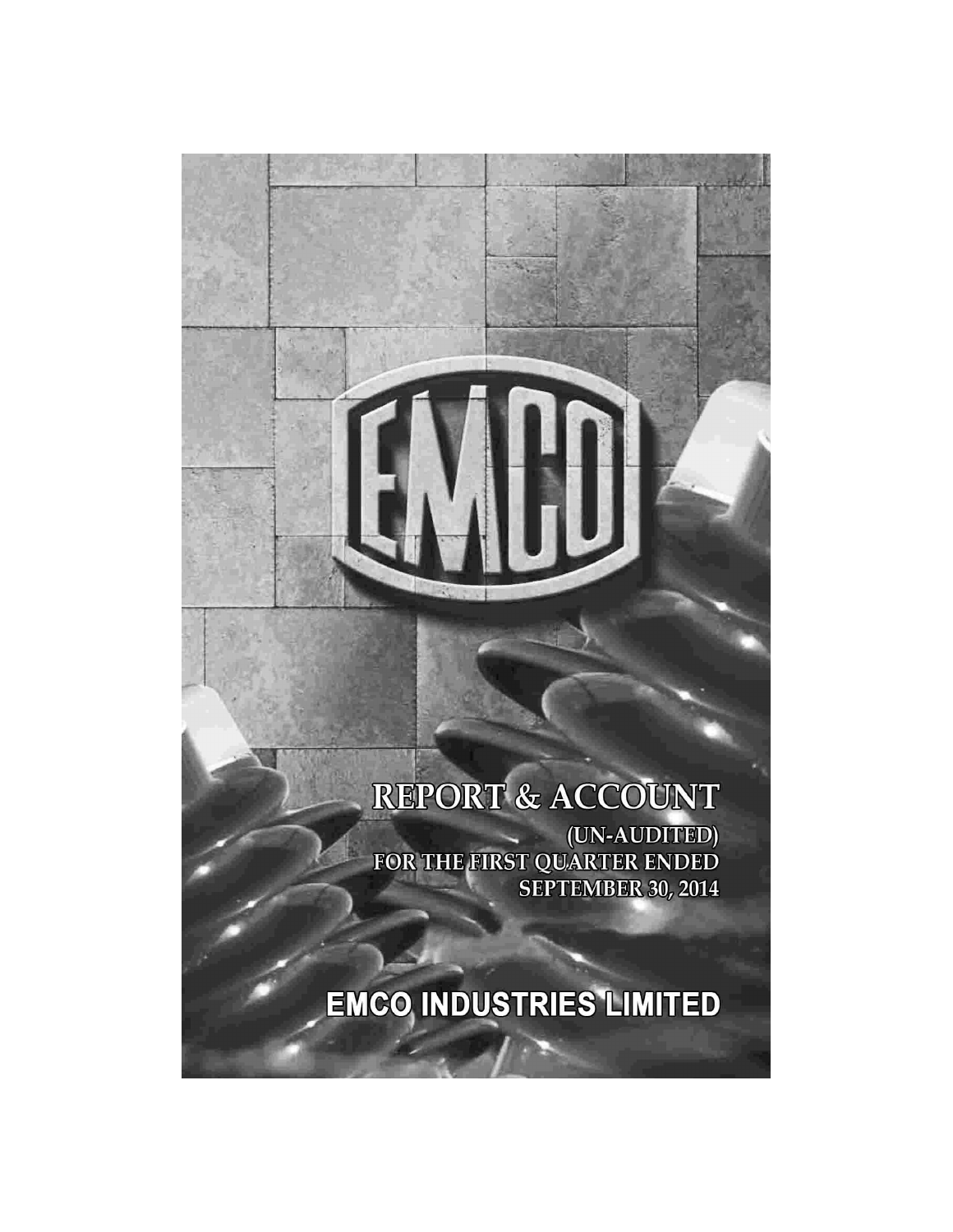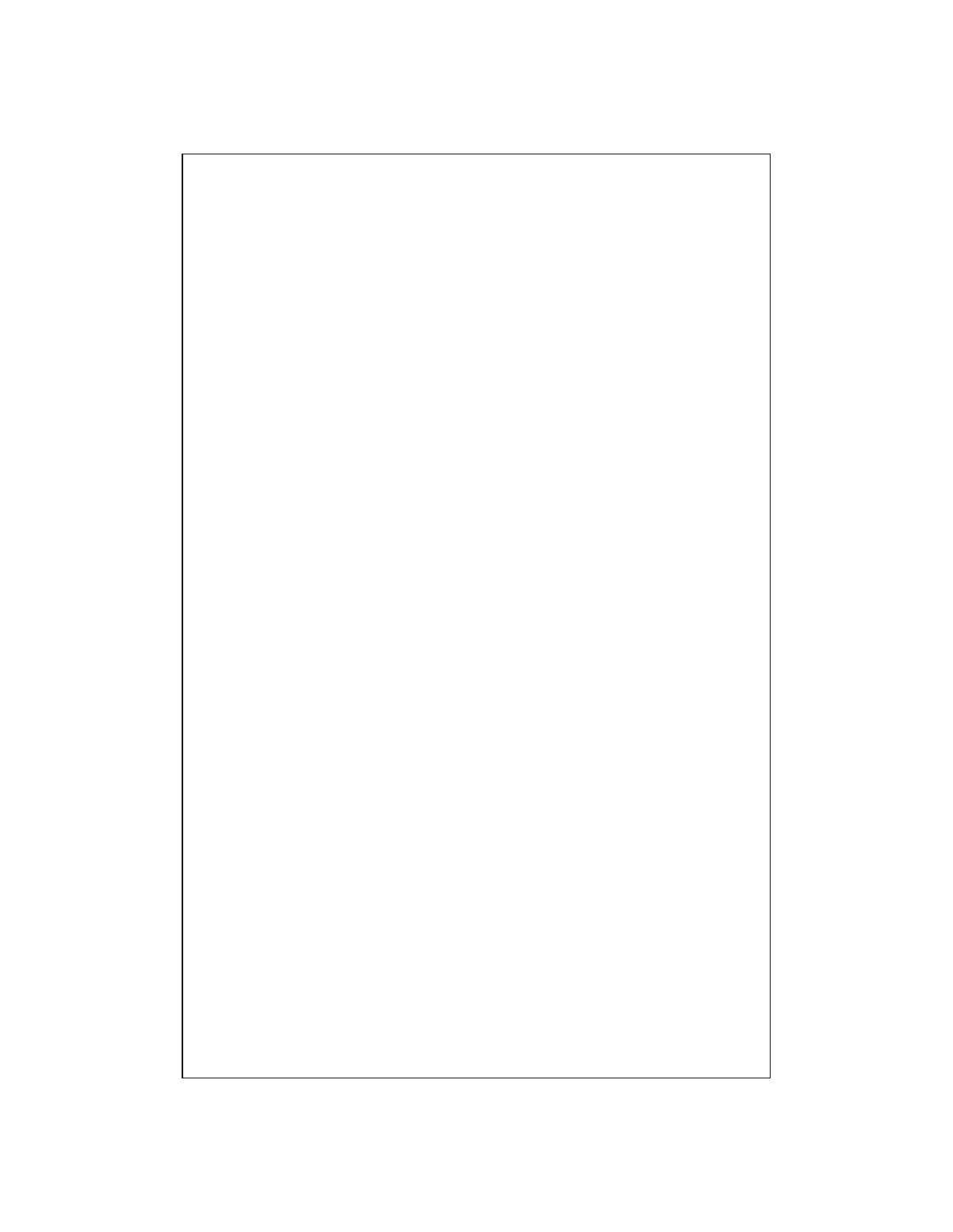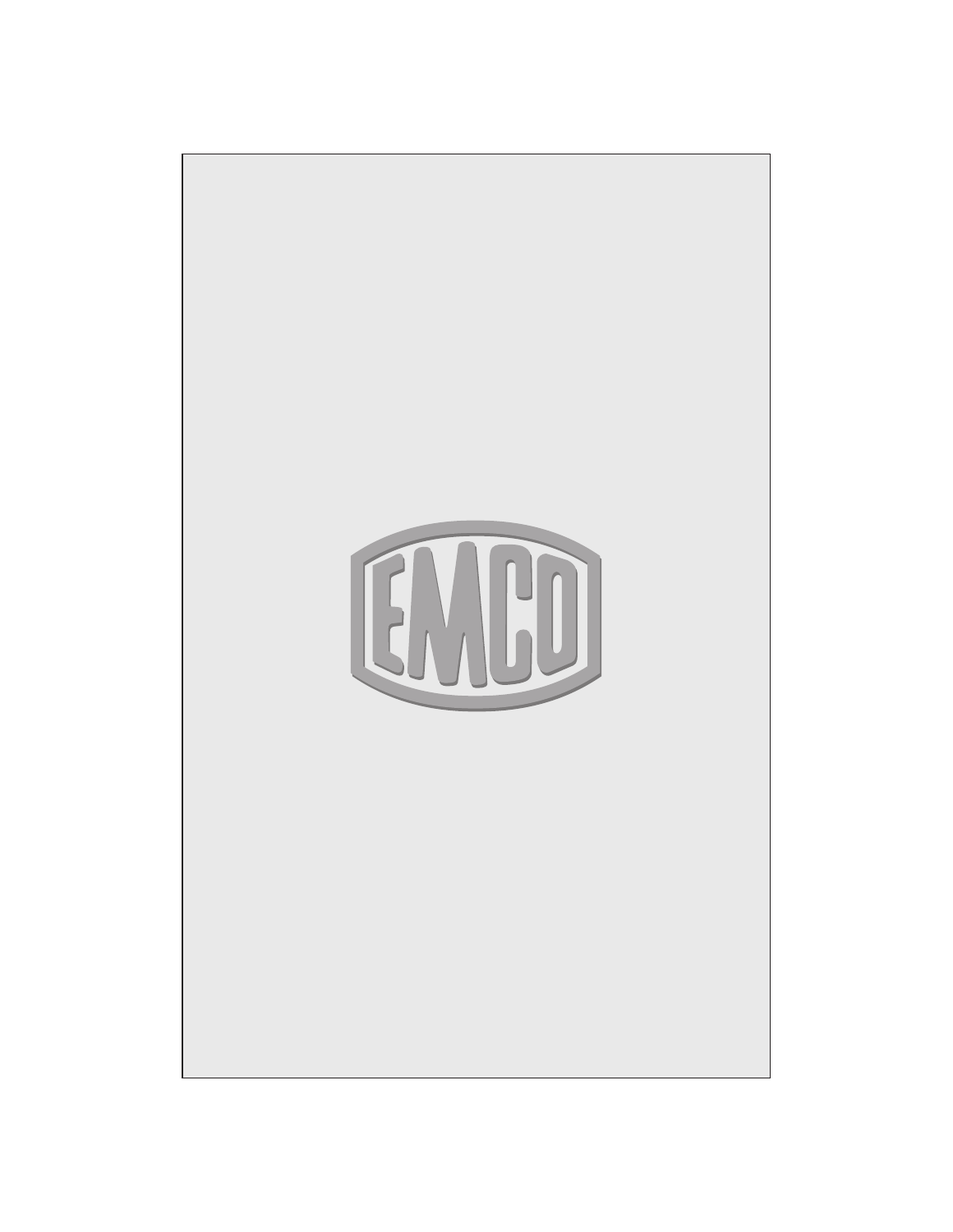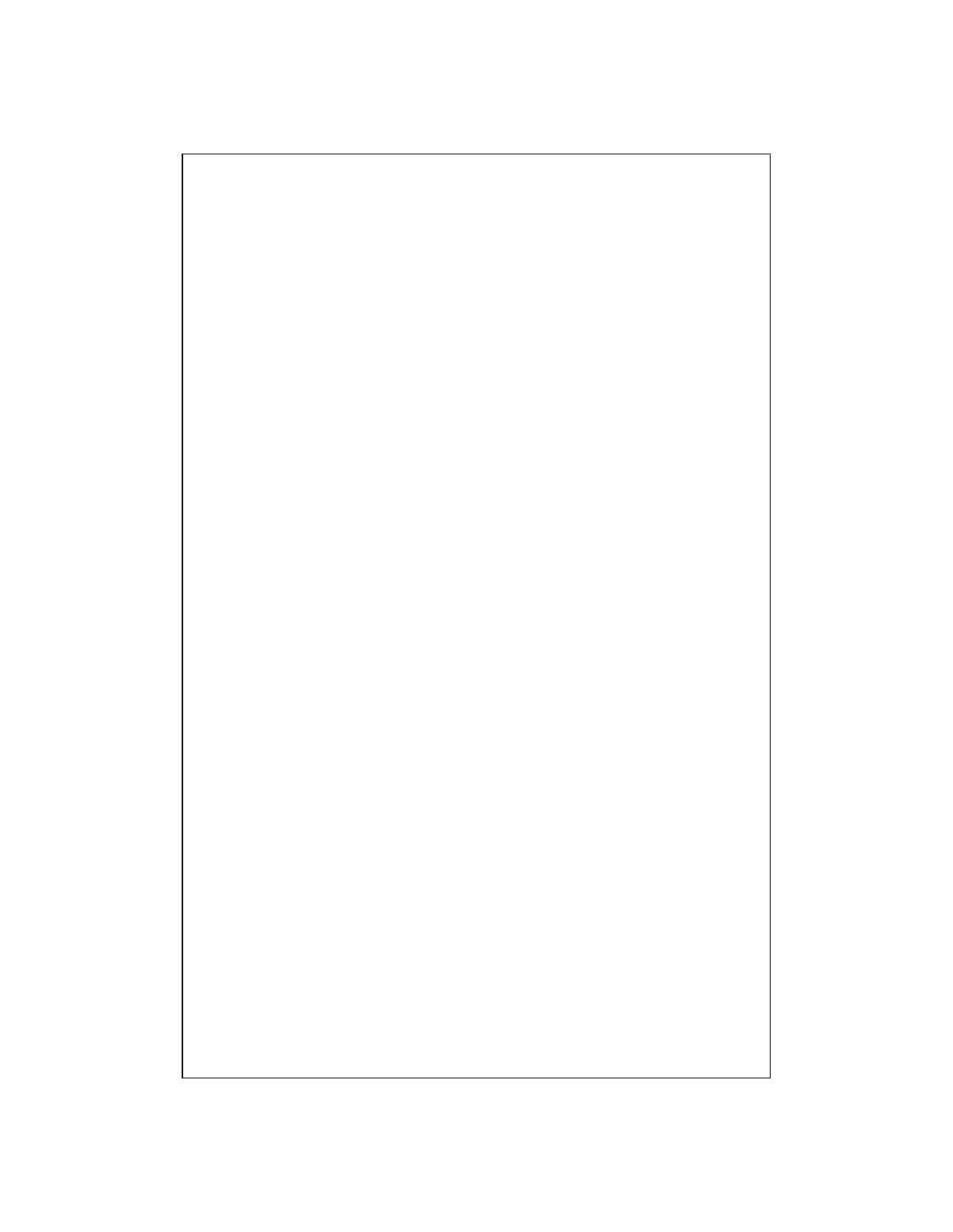

#### **DIRECTORS' REVIEW**

**Dear Shareholders**

On behalf of the Board of Directors, I present Unaudited financial statement of the Company for the first quarter ended September 30, 2014.

In view of the limited supply of gas to Punjab industrial sector, the Tile Division of the company remained shutdown since the beginning of the calendar year, and depreciation on the plant is fully charged related to the period under review in compliance with the IFRS.

Sale for the period under review was driven entirely by the Insulator Division and recorded at Rs. 143.845 Million as compared to sale of Rs. 70.214 Million in the Insulator Division and Rs.256.689 Million for the Tile Division (consolidated sale of Rs. 326.903 Million) for the corresponding period. Your company has incurred after tax consolidated loss of Rs. 21.397 million as compared to net loss after tax of Rs. 19.627 million in the same period last year.

Whilst company management has taken strong steps to reduce the overheads relating to the Tile plant, some administrative overheads and financial cost continue to be borne by the company, the burden of which has been transferred to the Insulator plant. Operational profit from the Insulator plant is on an upward trajectory and continues to support the overhead burden of the entire company.

Company continues to re-align it vision and strengthen it focus on the Insulator Division and operational results will continue to improve in the near future - Insh Allah. 

The key highlights of the three months under review and are as under:

**Insulator Plant Operation** 

Demand for the company's Insulators remained strong during the current quarter, which has resulted in a profit from operation of Rs.19.533 Million in the period as compared to an operating loss of Rs.1.706 Million for the corresponding period last year.

Given the reallocation of resources to the Insulator Division, average monthly production showed a strong improvement from 94 tons to 232 tons against the corresponding period. Sales for the period also doubled from Rs.70.214 Million to Rs.143.845 Million.

Major investment in the energy infrastructure in Pakistan is generating significant demand for Insulators within the country. Simultaneously, the company has successfully cleared international product certification and testing for its major products during the period under review. These factors will contribute to improvement in the result of the Insulator Division and results of the company in the near future.

**Tile Plant Operation**

Operations were kept suspended as stated above during the period. The decision will be reviewed in Q3 of FY 2014 - 15 based on availability of natural gas.

The directors are thankful to our valued customers, dealers, financial institutions and other stakeholders for their continued trust. The hard work of all employees is recognized and appreciated.

On behalf of board

October 30, 2014 Tariq Rehman Managing Director

FIRST QUARTERLY REPORT 2014| 3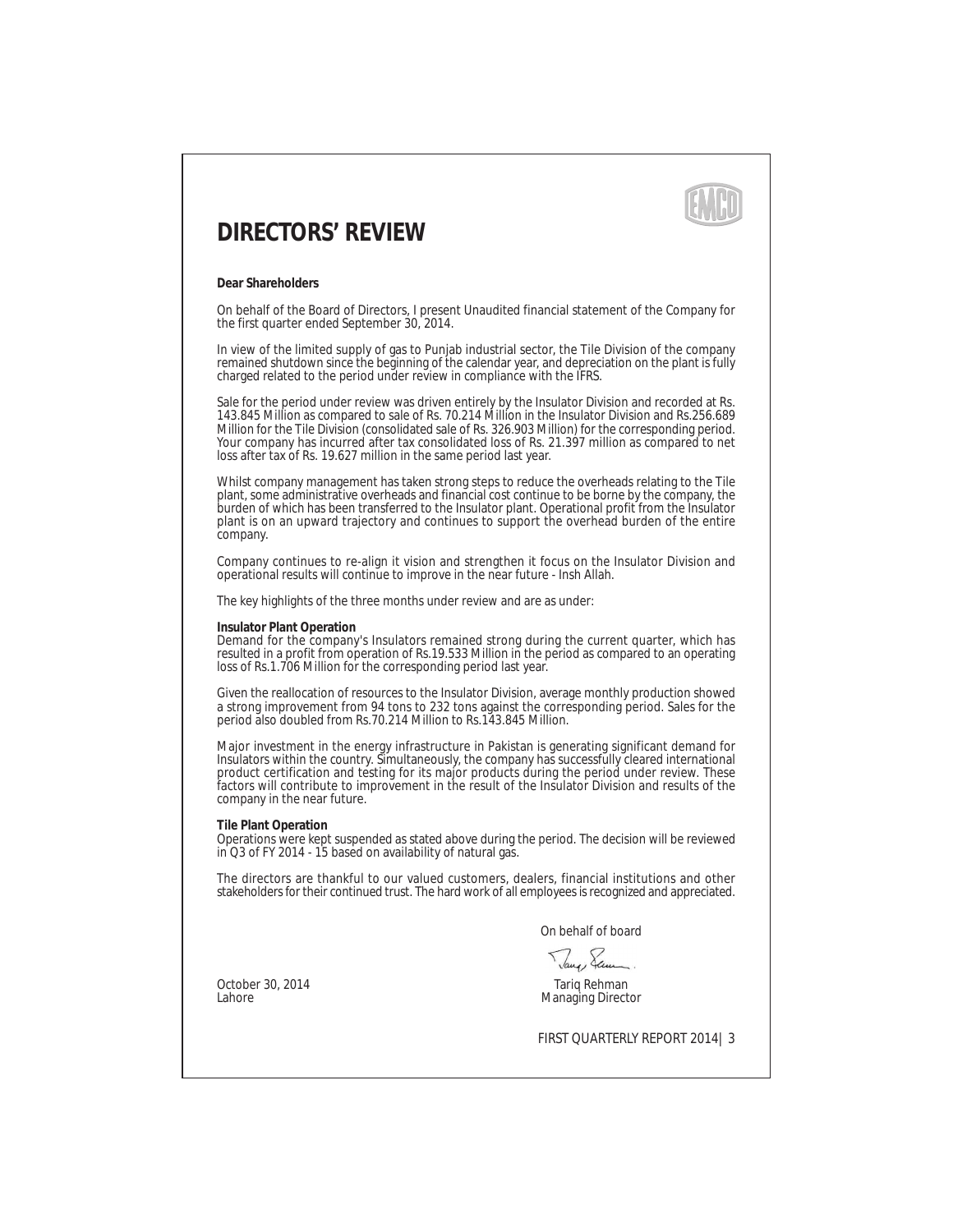|                                                                                                                                                                                                                                                                                                                               | <b>Note</b> | September 30,<br>2014<br>Rupees                                                      | June 30,<br>2014<br>Rupees                                                           |
|-------------------------------------------------------------------------------------------------------------------------------------------------------------------------------------------------------------------------------------------------------------------------------------------------------------------------------|-------------|--------------------------------------------------------------------------------------|--------------------------------------------------------------------------------------|
| <b>EQUITY AND LIABILITIES</b>                                                                                                                                                                                                                                                                                                 |             |                                                                                      |                                                                                      |
| <b>CAPITAL AND RESERVES</b><br>Authorized capital 40,000,000<br>(June 2013: $40,000,000$ ) ordinary shares of Rs 10 each                                                                                                                                                                                                      |             | 400,000,000                                                                          | 400,000,000                                                                          |
| Issued, subscribed and paid up capital 35,000,000<br>(June 2013: 35,000,000) ordinary shares of Rs 10 each<br><b>Reserves</b><br><b>Accumulated loss</b>                                                                                                                                                                      |             | 350,000,000<br>129,898,526<br>(562, 867, 785)                                        | 350,000,000<br>129,898,526<br>(546, 330, 321)                                        |
|                                                                                                                                                                                                                                                                                                                               |             | (82,969,259)                                                                         | (66, 431, 795)                                                                       |
| SURPLUS ON REVALUATION OF PROPERTY,<br>PLANT AND EQUIPMENT                                                                                                                                                                                                                                                                    |             | 589,377,829                                                                          | 594,237,181                                                                          |
| <b>NON-CURRENT LIABILITIES</b><br>Long term loans from directors - unsecured<br>Long term loans and liabilities                                                                                                                                                                                                               | 4           | 115,708,828<br>241,897,182                                                           | 115,708,828<br>267,104,643                                                           |
| Liabilities against assets subject to finance lease<br>Deferred liabilities<br>Deferred Tax                                                                                                                                                                                                                                   |             | 36,465,933<br>90,343,639                                                             | 37,458,474<br>90,343,639                                                             |
|                                                                                                                                                                                                                                                                                                                               |             | 484,415,582                                                                          | 510,615,582                                                                          |
| <b>CURRENT LIABILITIES</b><br>Current portion of<br>- Long term loans and liabilities<br>- Liabilities against assets subject to finance lease<br>Short term loans from related parties-unsecured<br>Finances under mark up arrangements - secured<br>Trade and other payables<br>Accrued mark-up on loans and other payables | 4           | 132,303,433<br>2,149,130<br>218,071,162<br>376,471,618<br>250,733,934<br>147,040,753 | 131,726,074<br>2,149,130<br>186,452,269<br>339,246,740<br>276,589,259<br>144,359,697 |
|                                                                                                                                                                                                                                                                                                                               |             | 1,126,770,030                                                                        | 1,080,523,169                                                                        |
| CONTINGENCIES AND COMMITMENTS                                                                                                                                                                                                                                                                                                 | 6           |                                                                                      |                                                                                      |
|                                                                                                                                                                                                                                                                                                                               |             | 2,117,594,183                                                                        | 2,118,944,136                                                                        |
| The annexed notes form an integral part of these financial statements.                                                                                                                                                                                                                                                        |             |                                                                                      |                                                                                      |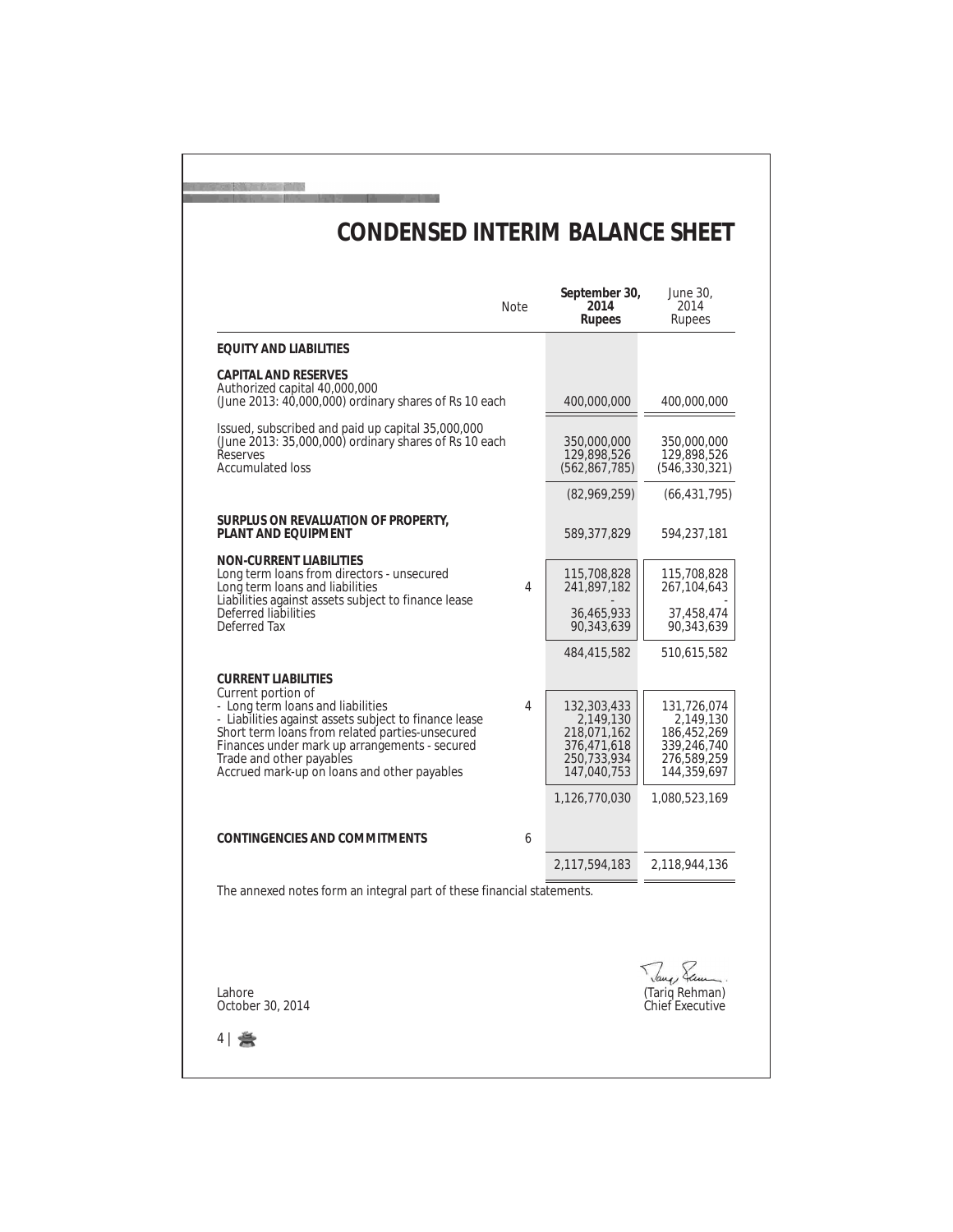#### APT **(UN-AUDITED) AS AT SEPTEMBER 30, 2014 September 30,** June 30, Note **2014** 2014 **Rupees** Rupees **ASSETS NON-CURRENT ASSETS** Property, plant and equipment<br>
Assets subject to finance lease<br>  $9,848,375$   $1,227,666,782$ <br>  $10,371,058$ Assets subject to finance lease 9,848,375 10,371,058<br>Intangible Assets 3,337,156 3,455,661 Intangible Assets 3,337,156) 3,455,661) Long term deposits<br>
Long term deposits<br>
Long term deposits<br>
Long term loans<br>
2,755,075<br>
3,206,109<br>
271,163<br>
2,755,075<br>
3,206,109  $\frac{1}{5,150,000}$   $\frac{5,150,000}{5,150,000}$   $\frac{5,150,000}{5,150,000}$  $\text{Long term deposits}$  2,532,100 271,163 1,229,766,356) 1,250,120,773) **CURRENT ASSETS** Stores, spares and loose tools<br>
Stock-in-trade  $\left| \begin{array}{cc} 107,386,088 \\ 346,026,129 \end{array} \right| \left| \begin{array}{cc} 105,971,709 \\ 317,276,956 \end{array} \right|$ Stock-in-trade 346,026,129 317,276,956<br>Trade debts 301,750,411 322,931,715 301,750,411 Loans, advances, deposits, prepayments and other receivables<br>
axation - net axation - net 44,191,866 37,417,387<br>
ash and bank balances<br>
ash and bank balances<br>
ash and bank balances<br>  $\begin{array}{|c|c|c|c|c|}\n\hline\n82,412,215 & 83,371,541 \\
44,191,866 & 37,417,387 \\
\hline\n6,061,117 &$ Taxation - net 44,191,866) 37,417,387) Cash and bank balances  $\begin{array}{|c|c|c|c|c|c|c|c|} \hline \end{array}$  6,061,117 | 1,854,055 | 887,827,827) 868,823,363) 2,117,594,183) 2,118,944,136) The annexed notes form an integral part of these financial statements. *Anderil Marn* (Suhail Mannan) **Director** FIRST QUARTERLY REPORT 2014| 5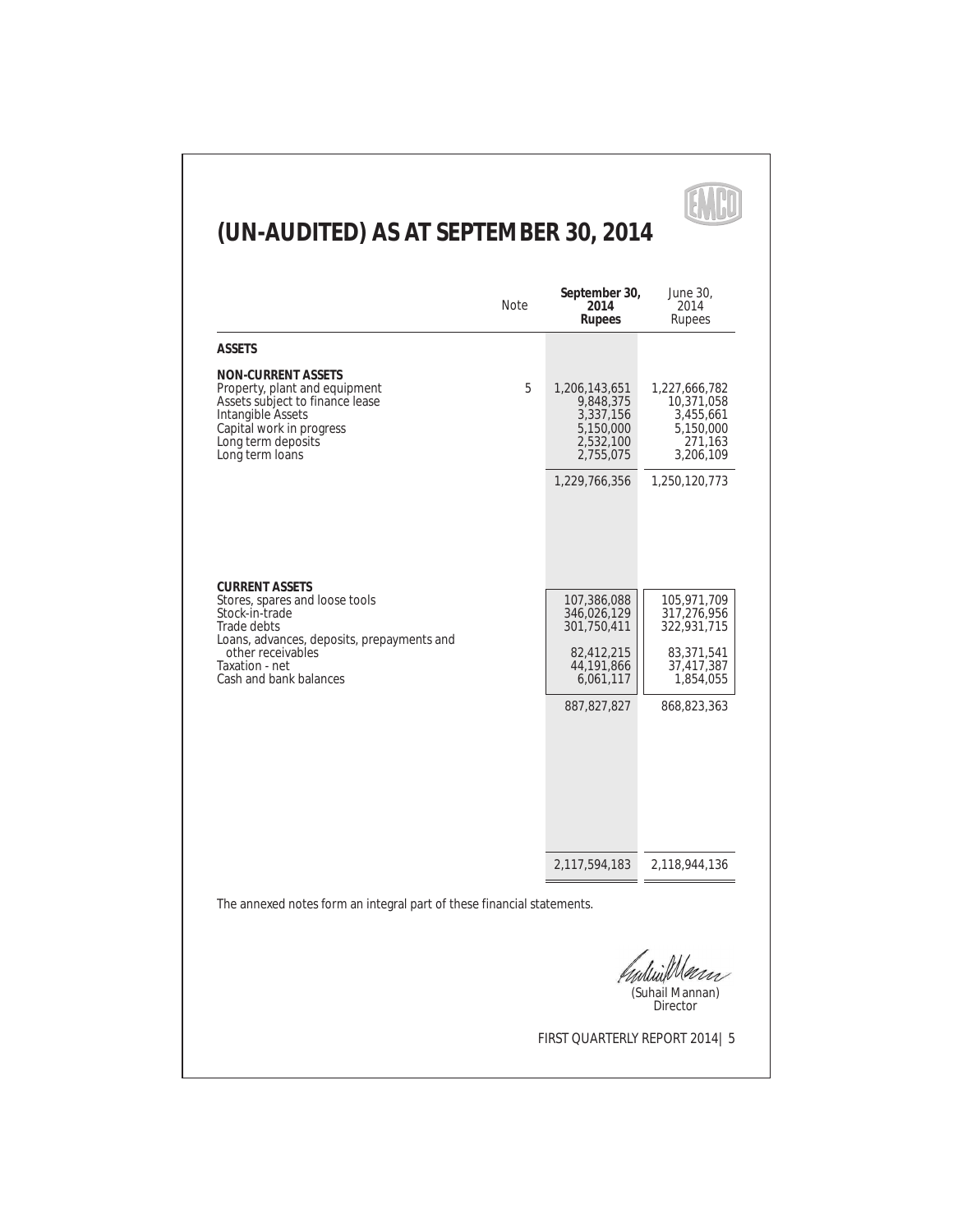## **CONDENSED INTERIM PROFIT AND LOSS ACCOUNT (UN-AUDITED)**

FOR THE FIRST QURTER ENDED SEPTEMBER 30, 2014

|                                                                                              |             | <b>July to September</b>                    |                                            |  |  |  |
|----------------------------------------------------------------------------------------------|-------------|---------------------------------------------|--------------------------------------------|--|--|--|
|                                                                                              | <b>Note</b> | 2014<br><b>Rupees</b>                       | 2013<br><b>Rupees</b>                      |  |  |  |
| <b>Sales</b><br>Cost of goods sold                                                           | $\tau$      | 143,845,381<br>(124, 468, 232)              | 326,903,649<br>(280, 302, 741)             |  |  |  |
| Gross profit                                                                                 |             | 19,377,149                                  | 46,600,908                                 |  |  |  |
| <b>Administration expenses</b><br>Distribution and selling costs<br>Other operating expenses |             | (11, 121, 478)<br>(4, 180, 131)<br>(46,960) | (17,099,900)<br>(22,894,094)<br>(409, 798) |  |  |  |
|                                                                                              |             | (15, 348, 569)                              | (40, 403, 792)                             |  |  |  |
|                                                                                              |             | 4,028,580                                   | 6,197,116                                  |  |  |  |
| Other operating income                                                                       |             | 204,985                                     | 162,901                                    |  |  |  |
| Profit from operations                                                                       |             | 4,233,565                                   | 6,360,017                                  |  |  |  |
| Finance cost                                                                                 |             | (24, 191, 811)                              | (24, 867, 562)                             |  |  |  |
| (Loss) / Profit before taxation<br><b>Taxation</b>                                           |             | (19,958,246)<br>(1,438,454)                 | (18, 507, 545)<br>(1, 119, 048)            |  |  |  |
| (Loss) / Profit after taxation                                                               |             | (21, 396, 700)                              | (19,626,594)                               |  |  |  |
| (Loss) / Earnings per share - Basic and diluted                                              |             | (0.61)                                      | (0.56)                                     |  |  |  |
| The annexed notes form an integral part of these financial statements.                       |             |                                             |                                            |  |  |  |
|                                                                                              |             |                                             |                                            |  |  |  |
|                                                                                              |             |                                             |                                            |  |  |  |
|                                                                                              |             |                                             |                                            |  |  |  |
|                                                                                              |             |                                             |                                            |  |  |  |
|                                                                                              |             |                                             |                                            |  |  |  |
|                                                                                              |             |                                             |                                            |  |  |  |
|                                                                                              |             |                                             | $\sqrt{11}$                                |  |  |  |

Lahore October 30, 2014

**DESTROY** 

Tang Sam. (Tariq Rehman) Chief Executive

*Endin Marin* 

(Suhail Mannan) Director

 $6$  |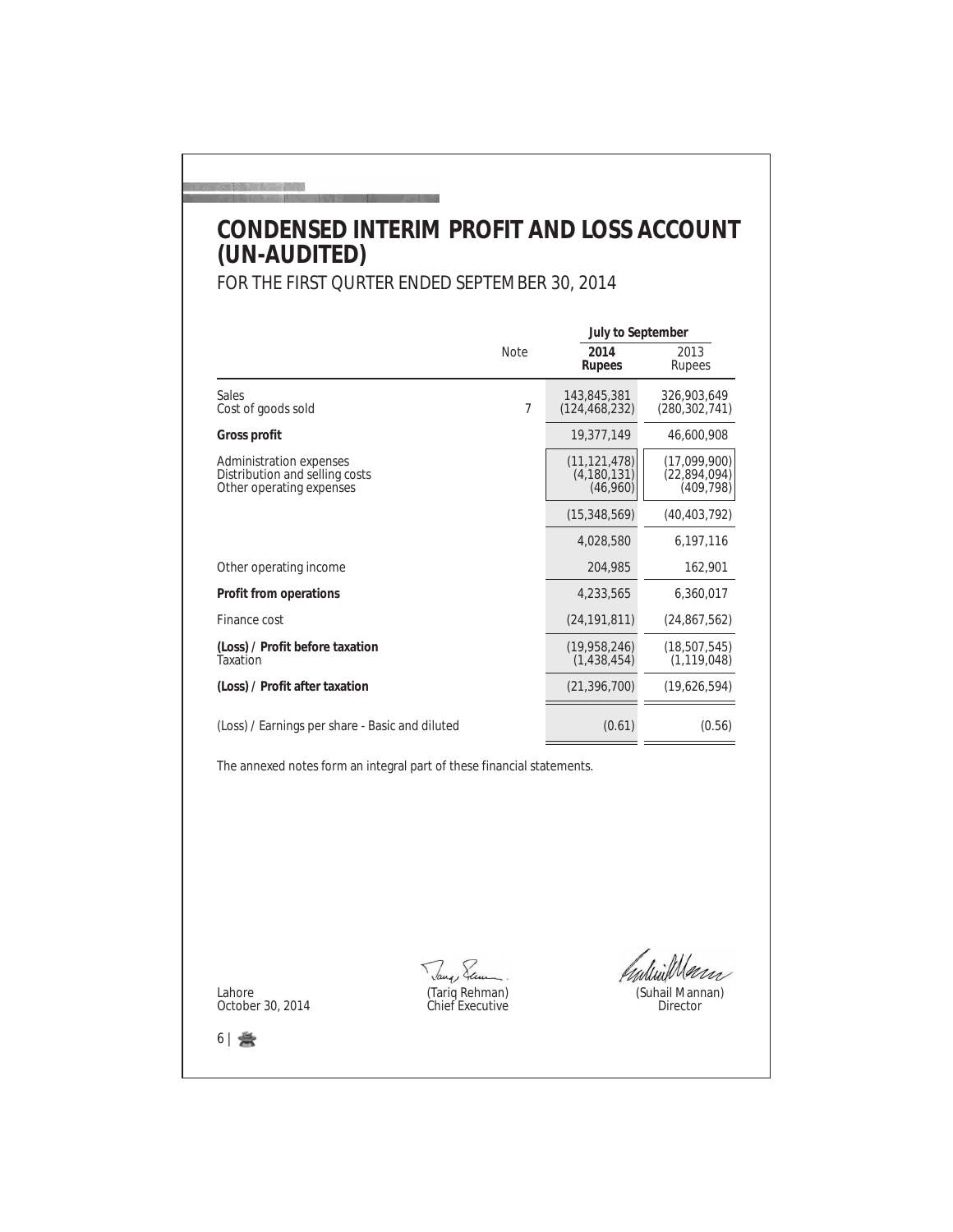**KND** 

#### **CONDENSED INTERIM STATEMENT OF COMPREHENSIVE INCOME (UN-AUDITED)** FOR THE FIRST QURTER ENDED SEPTEMBER 30, 2014

|                                           |                                                                        |                                 | July to September |  |  |  |  |
|-------------------------------------------|------------------------------------------------------------------------|---------------------------------|-------------------|--|--|--|--|
|                                           | Note                                                                   | 2014<br>Rupees                  | 2013<br>Rupees    |  |  |  |  |
| Profit / (Loss) after taxation            |                                                                        | (21, 396, 700)                  | (19, 626, 594)    |  |  |  |  |
| Other comprehensive income for the period |                                                                        |                                 |                   |  |  |  |  |
| Total comprehensive loss for the period   |                                                                        | (21, 396, 700)                  | (19, 626, 594)    |  |  |  |  |
|                                           | The annexed notes form an integral part of these financial statements. |                                 |                   |  |  |  |  |
|                                           |                                                                        |                                 |                   |  |  |  |  |
|                                           |                                                                        |                                 |                   |  |  |  |  |
|                                           |                                                                        |                                 |                   |  |  |  |  |
|                                           |                                                                        |                                 |                   |  |  |  |  |
|                                           |                                                                        |                                 |                   |  |  |  |  |
|                                           |                                                                        |                                 |                   |  |  |  |  |
|                                           |                                                                        |                                 |                   |  |  |  |  |
|                                           |                                                                        |                                 |                   |  |  |  |  |
|                                           |                                                                        |                                 |                   |  |  |  |  |
|                                           |                                                                        |                                 |                   |  |  |  |  |
|                                           |                                                                        |                                 |                   |  |  |  |  |
|                                           |                                                                        |                                 |                   |  |  |  |  |
|                                           |                                                                        |                                 |                   |  |  |  |  |
|                                           |                                                                        |                                 |                   |  |  |  |  |
| Lahore                                    | Tang Sam.                                                              |                                 | (Suhail Mannan)   |  |  |  |  |
| October 30, 2014                          | (Tariq Rehman)<br>Chief Executive                                      |                                 | Director          |  |  |  |  |
|                                           |                                                                        | FIRST QUARTERLY REPORT 2014   7 |                   |  |  |  |  |
|                                           |                                                                        |                                 |                   |  |  |  |  |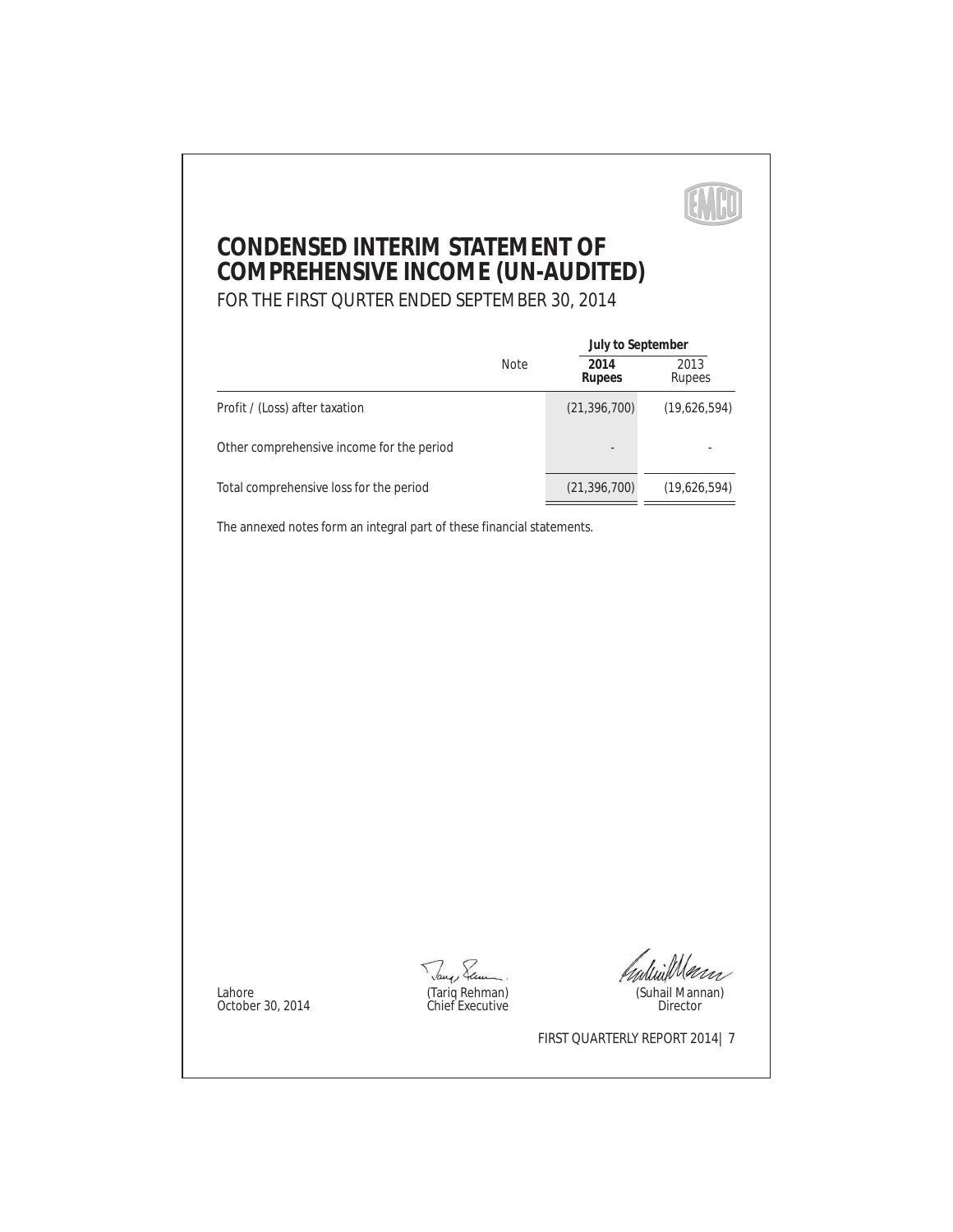### **CONDENSED INTERIM CASH FLOW STATEMENT (UN-AUDITED)**

FOR THE FIRST QURTER ENDED SEPTEMBER 30, 2014

|                                                                                                                                                                    |             | <b>July to September</b>                                      |                                                          |
|--------------------------------------------------------------------------------------------------------------------------------------------------------------------|-------------|---------------------------------------------------------------|----------------------------------------------------------|
|                                                                                                                                                                    | <b>Note</b> | 2014<br>Rupees                                                | 2013<br>Rupees                                           |
| Cash flow from operating activities                                                                                                                                |             |                                                               |                                                          |
| Cash generated from operations<br>Financial cost paid<br>Taxes paid<br>Gratuity paid                                                                               | 9           | (8,479,811)<br>(21, 510, 755)<br>(8, 212, 933)<br>(2,474,507) | 19.790.901<br>(12, 193, 137)<br>(8,083,085)<br>(539,080) |
| Net cash (used in)/from operating activities                                                                                                                       |             | (40,678,006)                                                  | (1,024,401)                                              |
| Cash flow from investing activities                                                                                                                                |             |                                                               |                                                          |
| Fixed capital expenditure<br>Net (increase)/decrease in long-term deposits                                                                                         |             | 224,575                                                       | (5,230,195)                                              |
| and prepayments                                                                                                                                                    |             | 446,829                                                       | (458, 024)                                               |
| Net cash used in investing activities                                                                                                                              |             | 671,404                                                       | (5,688,219)                                              |
| Cash flow from financing activities                                                                                                                                |             |                                                               |                                                          |
| Net increase/(decrease) in long term loans and liabilities<br>Net (decrease)/increase in short term loans from directors<br>Repayment of finance lease liabilities |             | (24,630,108)<br>31,618,893                                    | (14, 537, 149)<br>(8,855,260)<br>(449, 018)              |
| Net cash from financing activities                                                                                                                                 |             | 6,988,785                                                     | (23, 841, 427)                                           |
| Net (decrease)/increase in cash and cash equivalents                                                                                                               |             | (33,017,817)                                                  | (30, 554, 046)                                           |
| Cash and cash equivalents at the beginning of the year 10                                                                                                          |             | (337, 392, 686)                                               | (322,077,802)                                            |
| Cash and cash equivalents at the end of the period                                                                                                                 |             | (370, 410, 501)                                               | (352, 631, 848)                                          |

The annexed notes form an integral part of these financial statements.

Lahore October 30, 2014

Tang Sam (Tariq Rehman) Chief Executive

*Antwillen* 

(Suhail Mannan) Director

 $8 \equiv$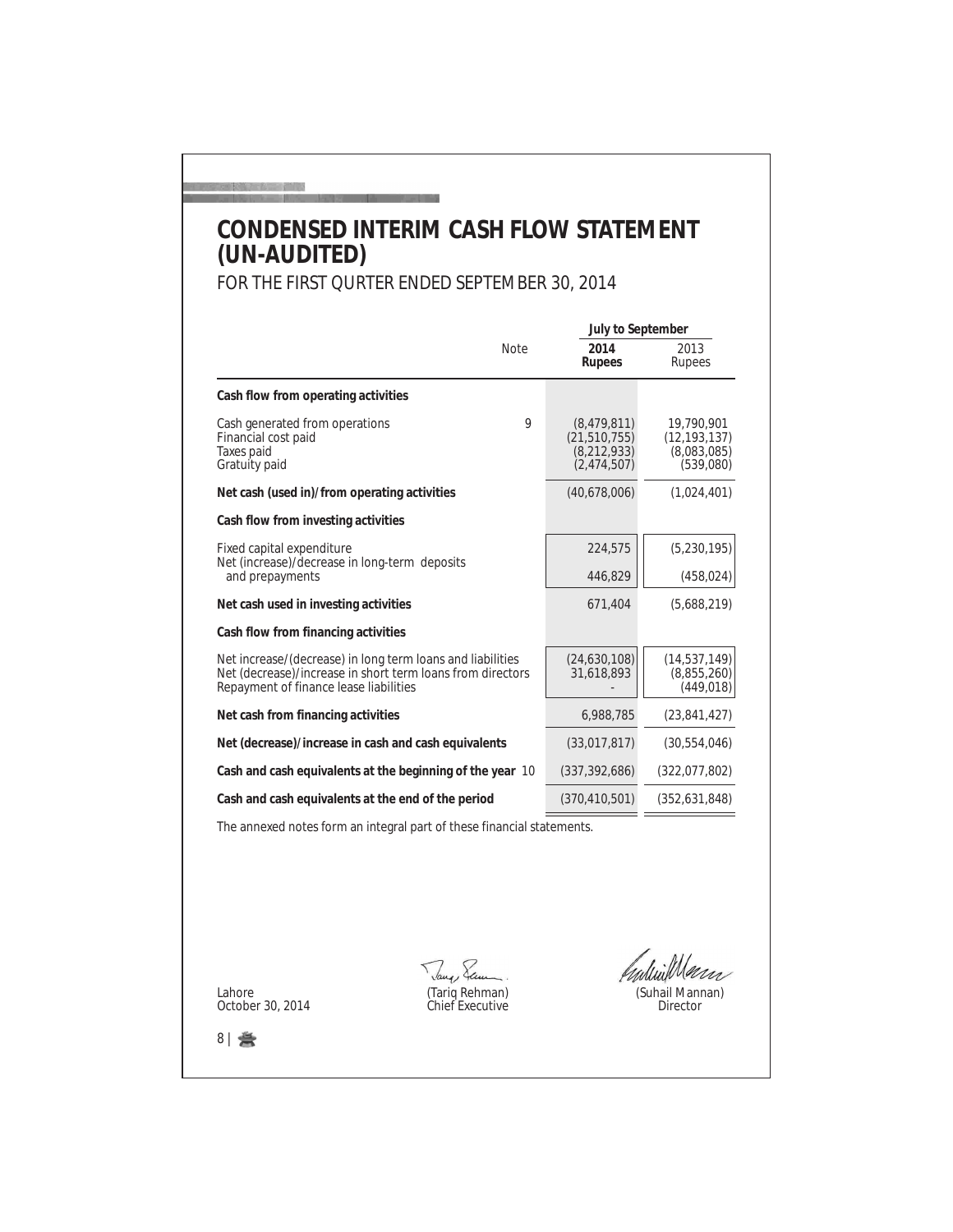ENHO

#### **CONDENSED INTERIM STATEMENT OF CHANGES IN EQUITY (UN-AUDITED)** FOR THE FIRST QURTER ENDED SEPTEMBER 30, 2014

|                                                                                                                                                          | Share<br>Capital<br>Rupees | Share<br>Premium<br>Rupees                             | General<br>Reserve<br>Rupees | Accumulated<br>Loss<br>Rupees                    | Total<br>Rupees                              |
|----------------------------------------------------------------------------------------------------------------------------------------------------------|----------------------------|--------------------------------------------------------|------------------------------|--------------------------------------------------|----------------------------------------------|
| Balance as on<br>June 30, 2013                                                                                                                           | 350,000,000                |                                                        |                              | 39,898,526 90,000,000 (461,994,376)              | 17,904,150                                   |
| Effect of change in<br>accounting policy<br>(Loss) for the period                                                                                        |                            |                                                        |                              | (1,350,835)                                      | (1,350,835)<br>$(34,869,144)$ $(34,869,144)$ |
| Transfer from surplus on<br>revaluation of property,<br>plant and equipment net<br>of deferred taxation:<br>- Incremental depreciation<br>for the period |                            |                                                        |                              | 13,955,165                                       | 13,955,165                                   |
| Balance as on<br>December 31, 2013                                                                                                                       | 350,000,000                |                                                        |                              | 39,898,526 90,000,000 (484,259,190)              | (4,360,664)                                  |
| (Loss) for the period                                                                                                                                    |                            |                                                        |                              |                                                  | $(68,890,418)$ $(68,890,418)$                |
| Effect of change in<br>accounting policy                                                                                                                 |                            |                                                        |                              | 1,337,042                                        | 1,337,042                                    |
| Transfer from surplus on<br>revaluation of property,<br>plant and equipment net<br>of deferred taxation<br>- Incremental depreciation<br>for the period  |                            |                                                        |                              | 5,482,245                                        | 5,482,245                                    |
| Balance as on<br>June 30, 2014                                                                                                                           | 350,000,000                |                                                        |                              | 39,898,526 90,000,000 (546,330,321) (66,431,795) |                                              |
| Profit for the period                                                                                                                                    |                            |                                                        |                              | $(21,396,700)$ $(21,396,700)$                    |                                              |
| Transfer from surplus on<br>revaluation of property,<br>plant and equipment net<br>of deferred taxation<br>- Incremental depreciation<br>for the period  |                            |                                                        |                              | 4,859,236                                        | 4,859,236                                    |
| Balance as on<br>September 30, 2014                                                                                                                      | 350,000,000                |                                                        | 39,898,526 90,000,000        | $(562,867,785)$ $(82,969,259)$                   |                                              |
| The annexed notes form an integral part of these financial statements.                                                                                   |                            |                                                        |                              |                                                  |                                              |
| Lahore<br>October 30, 2014                                                                                                                               |                            | Jang, Sam.<br>(Tariq Rehman)<br><b>Chief Executive</b> |                              |                                                  | (Suhail Mannan)<br><b>Director</b>           |
|                                                                                                                                                          |                            |                                                        |                              | FIRST QUARTERLY REPORT 2014   9                  |                                              |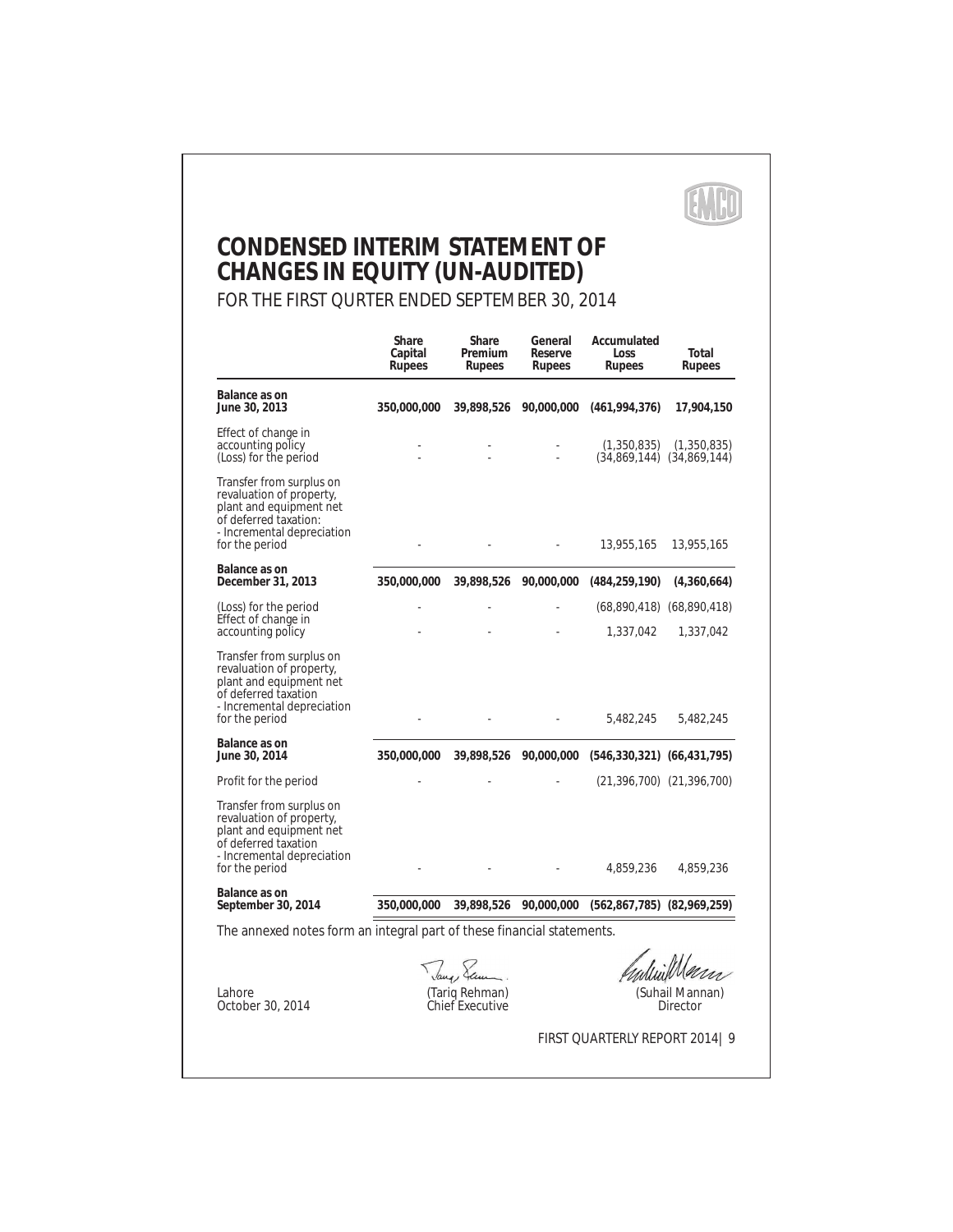#### **SELECTED NOTES TO CONDENSED INTERIM FINANCIAL INFORMATION (UN-AUDITED)** FOR THE FIRST QURTER ENDED SEPTEMBER 30, 2014

nes ma **Contract Contract Contract** 

- **1.**  These financial statements are being submitted to the shareholders in accordance with the requirements of the Companies Ordinance, 1984.
- **2.**  The accounting policies adopted for the preparation of these nine months financial statements are the same as those applied in the preparation of preceding annual published financial statements of the company for the year ended June 30, 2014.
- **3.**  These accounts have been prepared in accordance with the requirements of the International Accounting Standard (IAS) 34 "Interim Financial Reporting".

| 222,974,683<br>13,335,447 | 248,604,792<br>12,335,447             |  |  |  |  |  |
|---------------------------|---------------------------------------|--|--|--|--|--|
| 2,615,692                 | 2,615,692                             |  |  |  |  |  |
| 135,274,793               |                                       |  |  |  |  |  |
| 374,200,615               | 398,830,724                           |  |  |  |  |  |
| 125,446,433<br>6,857,000  | 127,326,081<br>4,400,000              |  |  |  |  |  |
| 132,303,433               | 131,726,081                           |  |  |  |  |  |
| 241,897,182               | 267, 104, 643                         |  |  |  |  |  |
|                           |                                       |  |  |  |  |  |
| 1,227,666,782<br>64,000   | 1,305,834,295<br>7,395,830            |  |  |  |  |  |
| 1,227,730,782             | 1,313,230,125                         |  |  |  |  |  |
| 288,575<br>21,298,556     | 1,006,000<br>85,190,332<br>(632, 989) |  |  |  |  |  |
| 21,587,131                | 85,563,343                            |  |  |  |  |  |
| 1,206,143,651             | 1,227,666,782                         |  |  |  |  |  |
|                           |                                       |  |  |  |  |  |
| 64,000                    | 7,265,506<br>130,324                  |  |  |  |  |  |
| 64,000                    | 7,395,830                             |  |  |  |  |  |
|                           |                                       |  |  |  |  |  |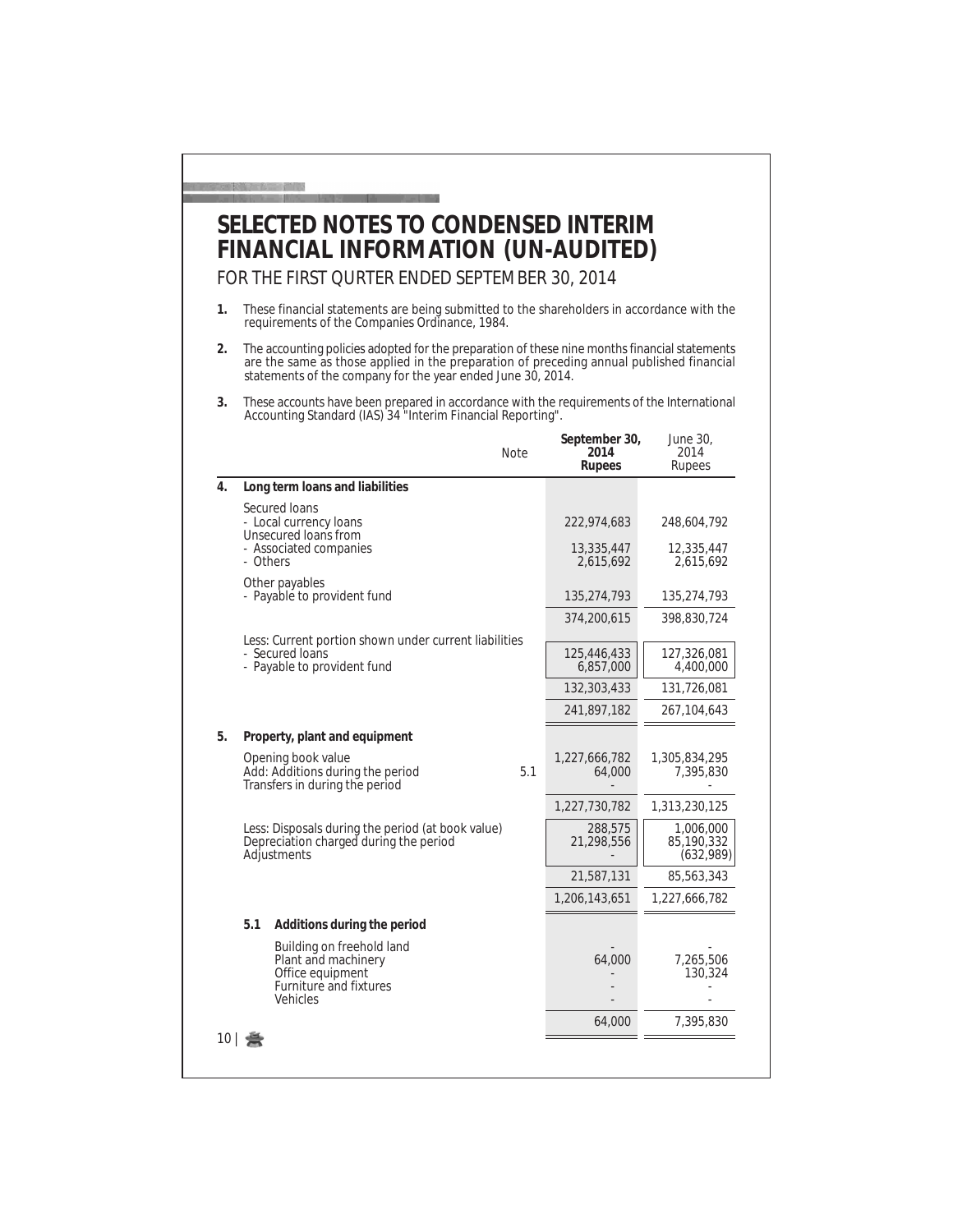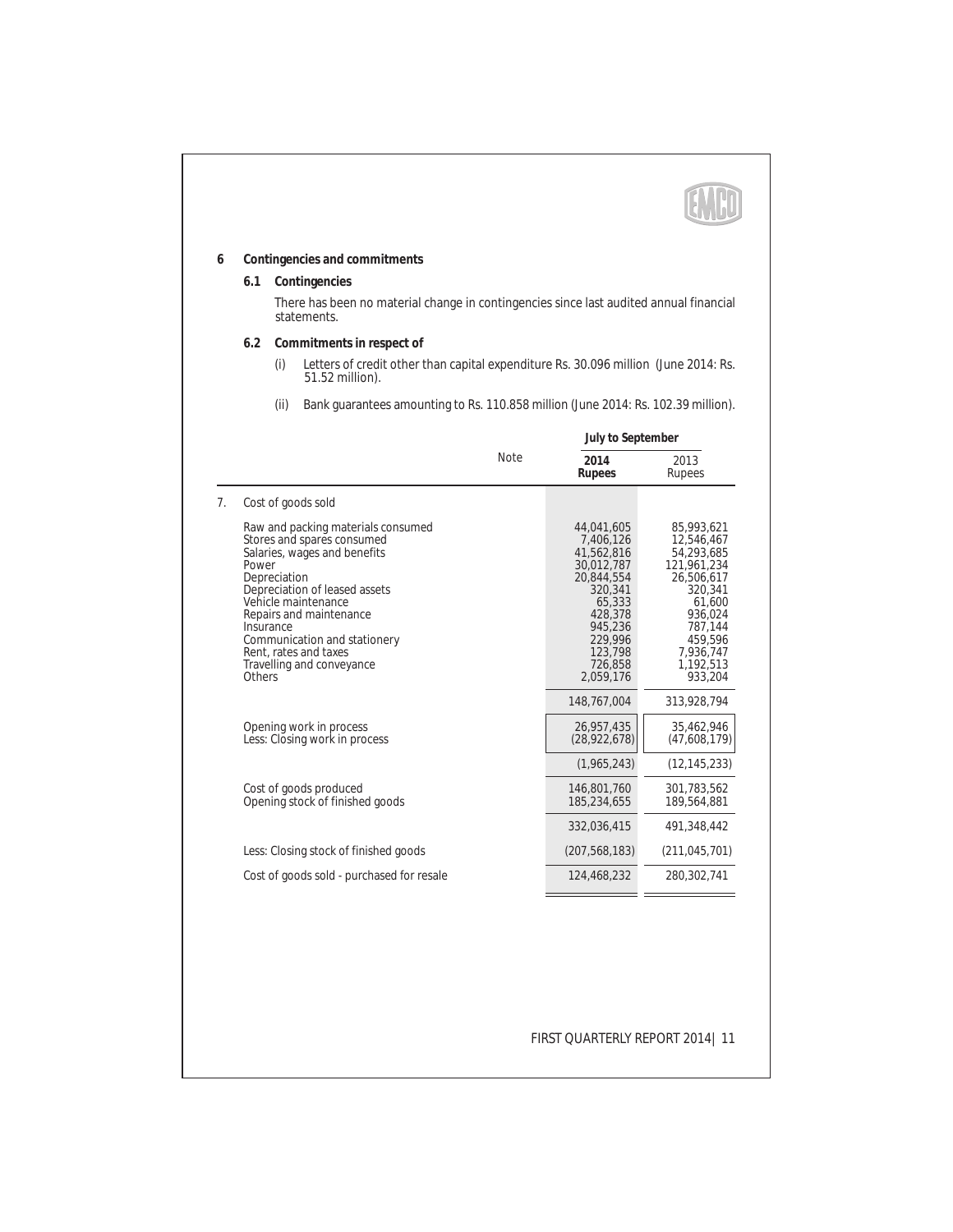|           |                   | Rupees<br>2013      | 326,903,649<br>280,302,741                  | 46,600,908          | 22,894,094<br>17,099,900                               | 39,993,994 | 6,606,914                      | June 30,<br>Rupees<br>2014                                 | 1,972,379,076<br>146,565,060                           | 2,118,944,136 | 1,591,138,751                                  | 1,591,138,751 |           |                   | 2013<br>Rupees | 5,230,156                                        | 5,230,156 | 522,683<br>27,074,957                         | 27,597,640 |
|-----------|-------------------|---------------------|---------------------------------------------|---------------------|--------------------------------------------------------|------------|--------------------------------|------------------------------------------------------------|--------------------------------------------------------|---------------|------------------------------------------------|---------------|-----------|-------------------|----------------|--------------------------------------------------|-----------|-----------------------------------------------|------------|
| Total     | July to September | Rupees<br>2014      | 143,845,381<br>124,468,232                  | 19,377,149          | $\begin{array}{c} 4,180,131 \\ 11,121,478 \end{array}$ | 15,301,609 | 4,075,540                      | September 30,<br>Rupees<br>2014                            | 2,062,329,382<br>55,264,801                            | 2,117,594,183 | 1,611,185,612                                  | 1,611,185,612 | Total     | July to September | Rupees<br>2014 | 64,000                                           | 64,000    | 21,298,556<br>522,683                         | 21,821,240 |
|           |                   | Rupees<br>2013      | 256,689,104<br>218,731,189                  | 37,957,915          | 17,988,108<br>11,656,728                               | 29,644,836 | 8,313,079                      | June 30, $2014$<br>Rupees                                  |                                                        |               |                                                |               |           |                   | Rupees<br>2013 | 4,782,977                                        |           | 20,578,444<br>493,259                         |            |
| Tile      | July to September | Rupees<br>2014      | 14,938,150                                  | (14, 938, 150)      | 90,840<br>429,115                                      | 519,955    | (15, 458, 105)                 | September 30,<br>Rupees<br>2014                            | 885,106,929 1,144,883,407 1,087,272,147                |               |                                                |               | Tile      | July to September | Rupees<br>2014 |                                                  |           | 14,877,501<br>493,259                         |            |
|           |                   | Rupees<br>2013      | 70, 214, 545<br>61, 571, 552                | 8,642,993           | 4,905,986<br>5,443,172                                 | 10,349,158 | (1,706,165)                    | June 30, $2014$<br>Rupees                                  |                                                        |               |                                                |               |           |                   | Rupees<br>2013 | 447,179                                          |           | $6,496,513$<br>$29,425$                       |            |
| Insulator | July to September | Rupees<br>2014      | 143,845,381<br>109,530,082                  | 34, 315, 299        | $\begin{array}{c} 4,089,291 \\ 10,692,363 \end{array}$ | 14,781,654 | 19,533,645                     | September 30,<br>Rupees<br>2014                            | 917,445,975                                            |               |                                                |               | Insulator | July to September | Rupees<br>2014 | 64,000                                           |           | $6,421,055$<br>$29,425$                       |            |
|           |                   | Segment information | Segment revenue - external<br>Cost of Sales | Gross profit/(loss) | Administration expenses<br>Distribution costs          |            | Segment result from operations | There are no inter segment sales.<br>Inter segment pricing | Segment assets<br>Unallocated assets<br>Segment assets |               | Unallocated liabilities<br>Segment liabilities |               |           |                   |                | Other segment information<br>Capital expenditure |           | Depreciation of leased assets<br>Depreciation |            |
|           |                   | $\infty$            |                                             |                     |                                                        |            |                                | 8.1                                                        | 8.2                                                    |               | 8.3                                            |               |           |                   |                | 8.4                                              |           |                                               |            |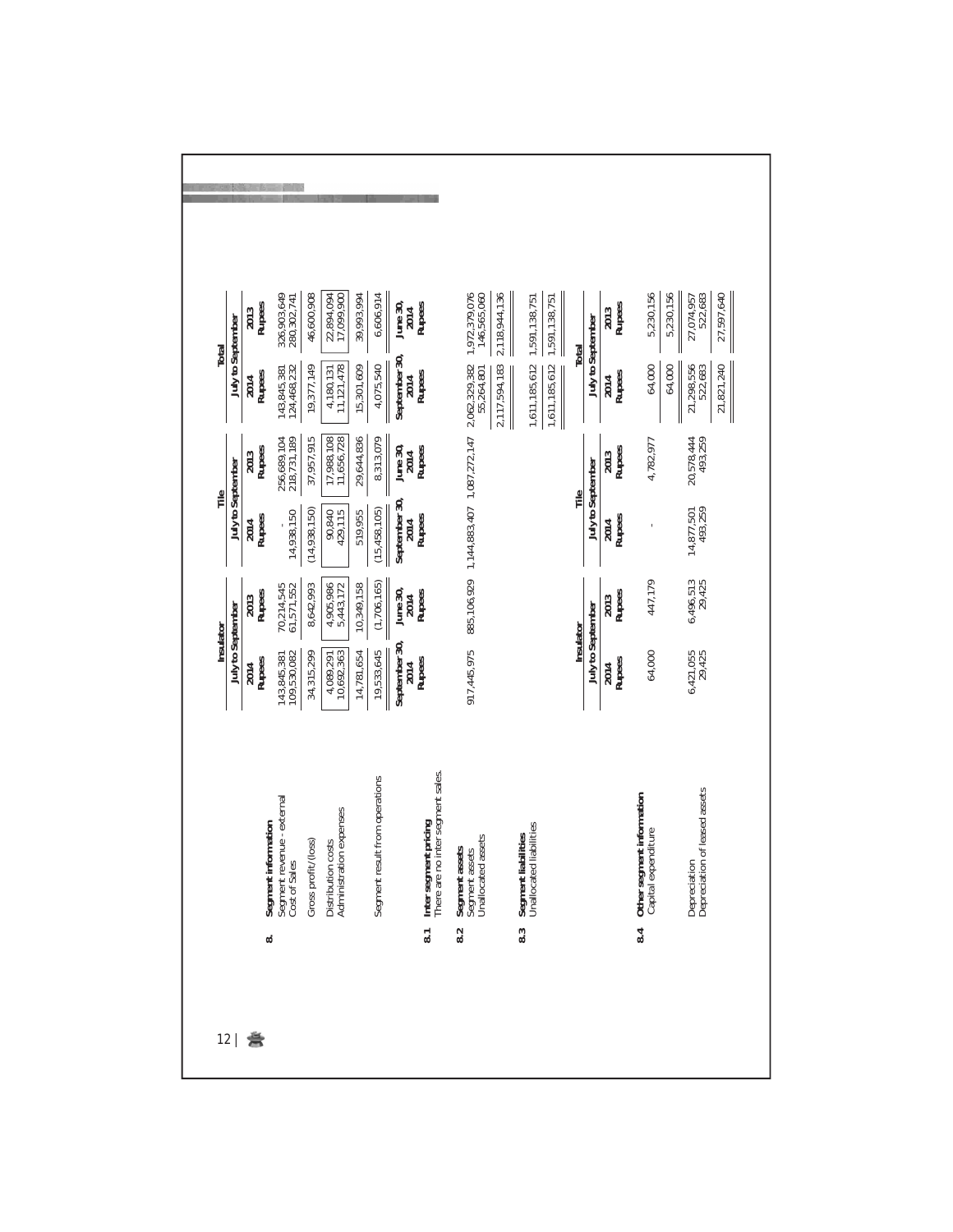|        |                                                                                                                                                                                                                               |                                                           | <b>July to September</b>                                    |                                                             |
|--------|-------------------------------------------------------------------------------------------------------------------------------------------------------------------------------------------------------------------------------|-----------------------------------------------------------|-------------------------------------------------------------|-------------------------------------------------------------|
|        |                                                                                                                                                                                                                               | Note                                                      | 2014<br><b>Rupees</b>                                       | 2013<br><b>Rupees</b>                                       |
| 9.     | Cash generated from operations                                                                                                                                                                                                |                                                           |                                                             |                                                             |
|        | (Loss)/Profit before taxation                                                                                                                                                                                                 |                                                           | (19.958.246)                                                | (18, 507, 545)                                              |
|        | Add:<br>Depreciation<br>Depreciation of leased assets<br>Amortization of intangibles<br>Provision for gratuity<br><b>Financial charges</b>                                                                                    |                                                           | 21,298,556<br>522,683<br>118,507<br>1,481,966<br>24,191,811 | 27,074,957<br>522,683<br>118,507<br>1,925,948<br>24,867,562 |
|        |                                                                                                                                                                                                                               | 47,613,524                                                | 54,509,657                                                  |                                                             |
|        | Profit before working capital changes<br>Effect on cash flow due to working capital changes:<br>- (Increase)/decrease in stores and spares<br>- (Increase)/decrease in stock in trade<br>- (Increase)/decrease in trade debts | 27,655,277<br>(1,414,379)<br>(28, 749, 176)<br>21,483,217 | 36,002,111<br>6,633,951<br>(41, 941, 224)<br>17,275,845     |                                                             |
|        | - (Increase)/decrease in loans, advances, deposits,<br>prepayments and other receivables<br>- Increase/(decrease) in creditors, accrued and                                                                                   |                                                           | (2, 495, 433)                                               | (3,514,983)                                                 |
|        | other liabilities                                                                                                                                                                                                             |                                                           | (24, 959, 317)                                              | 5,335,201                                                   |
|        |                                                                                                                                                                                                                               |                                                           | (36, 135, 088)                                              | (16, 211, 210)                                              |
|        |                                                                                                                                                                                                                               |                                                           | (8,479,811)                                                 | 19,790,901                                                  |
|        | 10. Cash and cash equivalents                                                                                                                                                                                                 |                                                           |                                                             |                                                             |
|        | Cash and bank balances<br>Finances under mark-up arrangements - secured                                                                                                                                                       |                                                           | 1,854,055<br>(339, 246, 740)                                | 45,584,328<br>(367,662,130)                                 |
|        |                                                                                                                                                                                                                               |                                                           | (337, 392, 686)                                             | (322,077,802)                                               |
|        | 11. Transaction with related parties                                                                                                                                                                                          |                                                           |                                                             |                                                             |
|        | Sale of goods<br>Goods purchased<br>Services received<br>Mark-up on short term borrowings<br><b>Rent Paid</b>                                                                                                                 |                                                           | 154,198<br>1,838,016<br>330,000                             | 194,507<br>1,157,011<br>580,290<br>3,858,872                |
|        | 12. Date of authorization for issue                                                                                                                                                                                           |                                                           |                                                             |                                                             |
|        | These financial statements were authorised for issue on October 30, 2014 by the Board of<br>Directors of the company.                                                                                                         |                                                           |                                                             |                                                             |
|        | 13. Corresponding figures                                                                                                                                                                                                     |                                                           |                                                             |                                                             |
|        | Corresponding figures have been rearranged, wherever necessary, for the purposes of<br>comparison. However, no significant re-arrangements have been made.                                                                    |                                                           |                                                             |                                                             |
| Lahore | October 30, 2014                                                                                                                                                                                                              | Tang Sam.<br>(Tariq Rehman)<br><b>Chief Executive</b>     |                                                             | William<br>(Suhail Mannan)<br>Director                      |
|        |                                                                                                                                                                                                                               |                                                           |                                                             |                                                             |